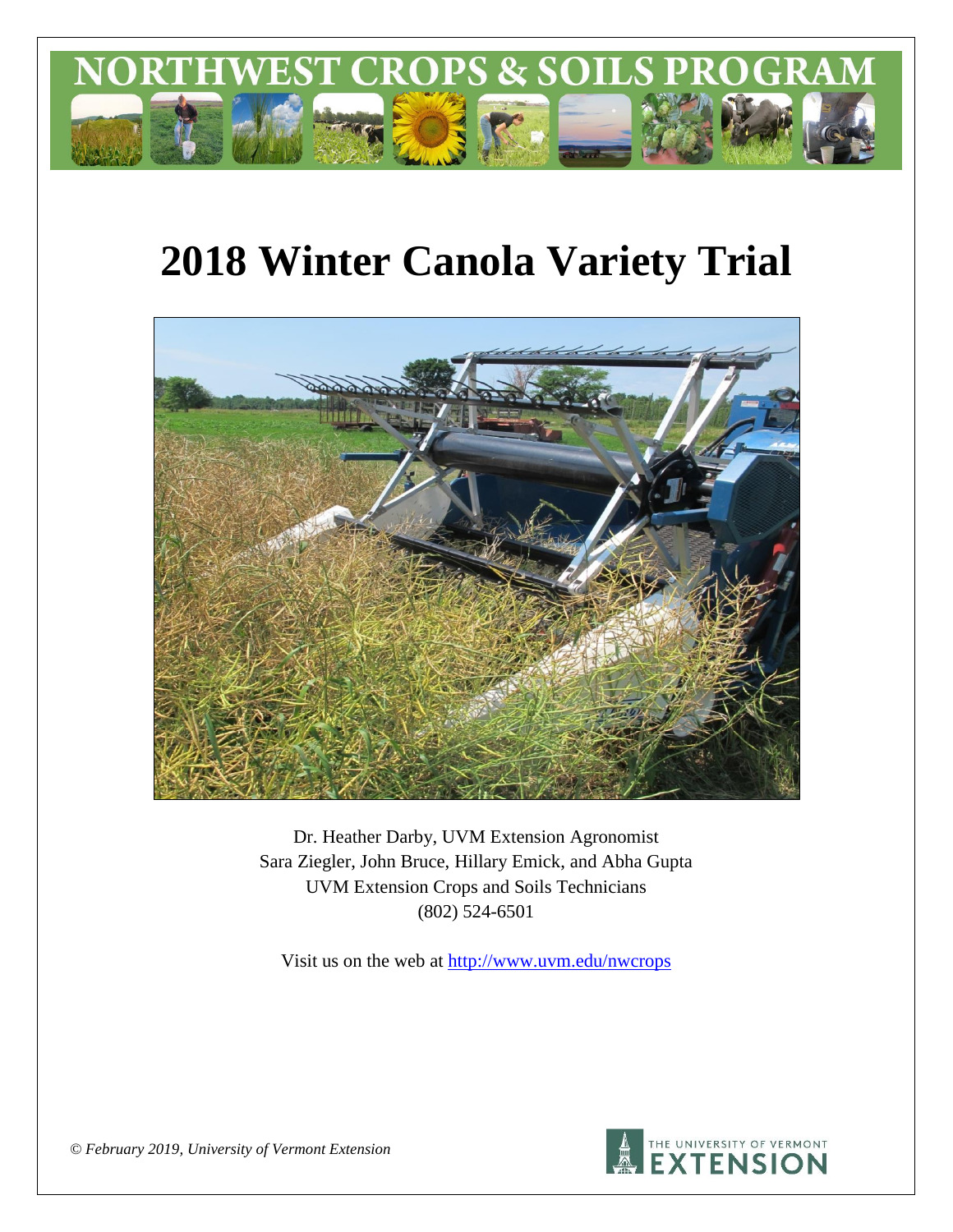#### **2018 WINTER CANOLA VARIETY TRIAL Dr. Heather Darby, University of Vermont Extension** [heather.darby\[at\]uvm.edu](mailto:heather.darby@uvm.edu?subject=2013%20Sunflower%20Reduced%20Tillage%20Trial)

Winter canola is a relatively new crop to the Northeast. The majority of the canola grown in North America is grown in the Midwestern U.S. and Canada for both culinary oil as well as biodiesel production. Winter canola is planted in the late summer where it grows through the fall before entering a period of dormancy for the winter. The following spring, the plants resume growth and seed is harvested during the summer months. Winter canola could potentially be a useful crop to growers in the Northeast for diversifying rotations, farm products and markets, and producing fuel on farm. However, for winter canola to be a viable crop in our region, we must identify the varieties that can survive the winter months. To do this, the Northwest Crops and Soils Program conducted a variety trial in 2017-2018. This trial was initiated as part of the National Winter Canola Variety Trial.

## **MATERIALS AND METHODS**

A trial was conducted during the 2017-2018 season at Borderview Research Farm in Alburgh, VT. The experimental design was a randomized block with four replicates and fifteen varieties as treatments (Table 1).

| <b>Variety</b>  | <b>Source</b>                  | Type*     | <b>Trait</b>                        |
|-----------------|--------------------------------|-----------|-------------------------------------|
| Atora           | DL Seeds                       | H         |                                     |
| DK Imiron CL    | Monsanto/DEKALB                | H         | Semi-dwarf, Clearfield <sup>®</sup> |
| DK Imistar CL   | Monsanto/DEKALB                | H         | Semi-dwarf, Clearfield®             |
| DK Sensei       | Monsanto/DEKALB                | H         | Semi-dwarf                          |
| Edimax CL       | Rubisco Seeds                  | H         | Clearfield@                         |
| Harmour         | <b>KWS-MOMONT</b>              | H         |                                     |
| Hidylle         | <b>KWS-MOMONT</b>              | H         |                                     |
| Inspiration     | Rubisco Seeds                  | H         |                                     |
| <b>KSUR1211</b> | Kansas State University        | <b>OP</b> | <b>SU</b>                           |
| <b>Mercedes</b> | Rubisco Seeds                  | H         |                                     |
| Phoenix CL      | DL Seeds                       | H         | Clearfield@                         |
| Plurax CL       | DL Seeds                       | H         | Clearfield@                         |
| Popular         | Rubisco Seeds                  | H         |                                     |
| Quartz          | KWS-MOMONT/Photosyntech        | <b>OP</b> |                                     |
| Riley           | <b>Kansas State University</b> | <b>OP</b> |                                     |

**Table 1. Winter canola variety information, 2017-2018.**

 $*H = hybrid$ ; OP = open pollinated.

Clearfield® = tolerant of Beyond® ammonium salt of imazamox herbicide.

SU = sulfonylurea herbicide carryover tolerant.

Plots were 5' x 20' and were seeded with a Great Plains grain drill (5' wide) at a rate of 500,000 and 300,000 live seeds ac<sup>-1</sup> for open pollinated and hybrid varieties, respectively on 24-Aug 2017 (Table 2). The soil was a Benson rocky silt loam and the previous crop was spring barley. Plots were assessed visually for emergence and vigor. Emergence was ranked on a scale 1-10 where 1 was poor emergence and 10 indicated all plants emerged. Vigor was ranked on a scale 1-5 where 1 indicated low vigor and 5 indicated very vigorous plants. Plots were fertilized with 60 lbs ac<sup>-1</sup> N supplied through urea (46-0-0) on 14-May 2018.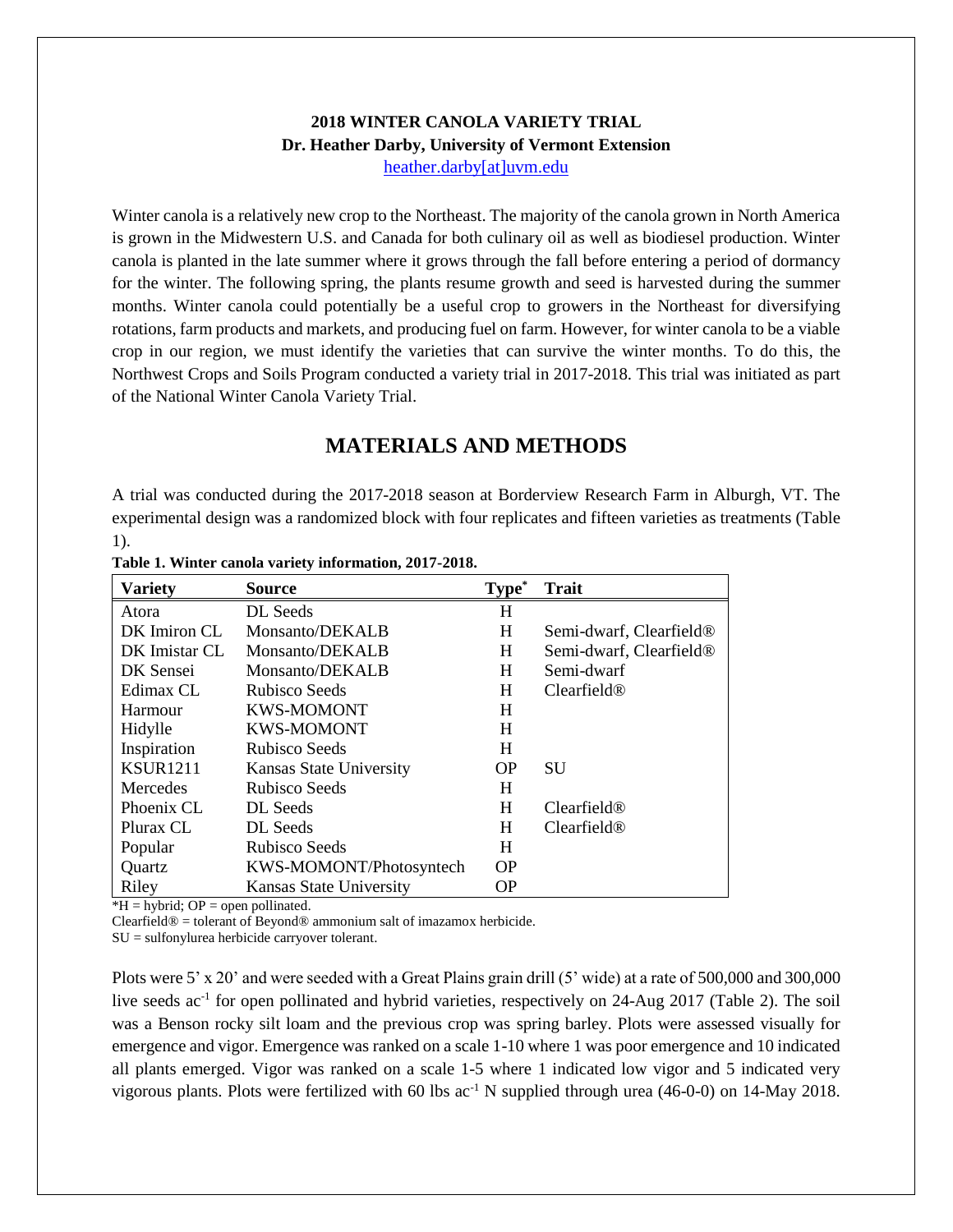Plots were covered with bird netting on 20-Jun 2018. Canola seed was harvested using an Almaco SPC50 plot combine on 16-Jul 2018. At harvest, moisture and test weight were determined using a DICKEY-john Mini-GAC plus moisture and test weight meter. Oil was extruded from the seeds with an AgOil M70 oil press on 29-Jan 2019, and the amount of oil captured was measured to determine oil content.

| Location                             | <b>Borderview Research Farm - Alburgh, VT</b>                         |  |  |  |  |  |
|--------------------------------------|-----------------------------------------------------------------------|--|--|--|--|--|
| Soil type                            | Benson rocky silt loam                                                |  |  |  |  |  |
| <b>Previous crop</b>                 | Spring barley                                                         |  |  |  |  |  |
| Plot size (ft.)                      | $5 \times 20$                                                         |  |  |  |  |  |
| Seeding rate (live seeds $ac^{-1}$ ) | 500,000 for open pollinated varieties<br>300,000 for hybrid varieties |  |  |  |  |  |
| <b>Replicates</b>                    |                                                                       |  |  |  |  |  |
| <b>Planting date</b>                 | 24-Aug 2017                                                           |  |  |  |  |  |
| <b>Fertilizer application</b>        | 60 lbs $ac^{-1}$ N via urea (46-0-0) 14-May 2018                      |  |  |  |  |  |
| <b>Harvest date</b>                  | 16-Jul 2018                                                           |  |  |  |  |  |
| <b>Pressing date</b>                 | 29-Jan 2019                                                           |  |  |  |  |  |
| <b>Tillage operations</b>            | Fall chisel plow, disk and spring-toothed harrow                      |  |  |  |  |  |

**Table 2. Trial information and agronomic information 2017-2018.**

All data was analyzed using a mixed model analysis where replicates were considered random effects and varieties were considered fixed effects. The LSD procedure was used to separate cultivar means when the F-test was significant (P< 0.10). Variations in yield and quality can occur because of variations in genetics, soil, weather and other growing conditions. Statistical analysis makes it possible to determine whether a difference among treatments is real or whether it might have occurred due to other variations in the field.

All data were analyzed using a mixed model analysis where replicates were considered random effects. At the bottom of each table a LSD value is presented for each variable (e.g. yield). Least Significant Differences (LSDs) at the 10% level (0.10) of probability are shown. Where the difference between two treatments within a column is equal to or greater than the LSD value at the bottom of the column, you can be sure in 9 out of 10 chances that there is a real difference

| <b>Variety</b> | Yield |
|----------------|-------|
|                | 1600* |
| B              | 1200* |
| 0              | 950   |
| LSD(0.10)      | 500   |

between the two values. Treatments listed in bold had the top performance in a particular column; treatments that did not perform significantly lower than the top-performer in a particular column are indicated with an asterisk. In the example above, treatment A is significantly different from treatment C but not from treatment B. The difference between A and B is equal to 400, which is less than the LSD value of 500. This means that these treatments did not differ significantly in yield. The difference between A and C is equal to 650, which is greater than the LSD value of 500 indicating that the yields of these treatments were significantly different.

#### **RESULTS**

Weather data was collected with an onsite Davis Instruments Vantage Pro2 weather station equipped with a WeatherLink data logger. Temperature, precipitation, and accumulation of Growing Degree Days (GDDs) are consolidated for the 2017-2018 growing season (Table 3). Historical weather data are from 1981-2010 at cooperative observation stations in Burlington, VT, approximately 45 miles from Alburgh, VT. In the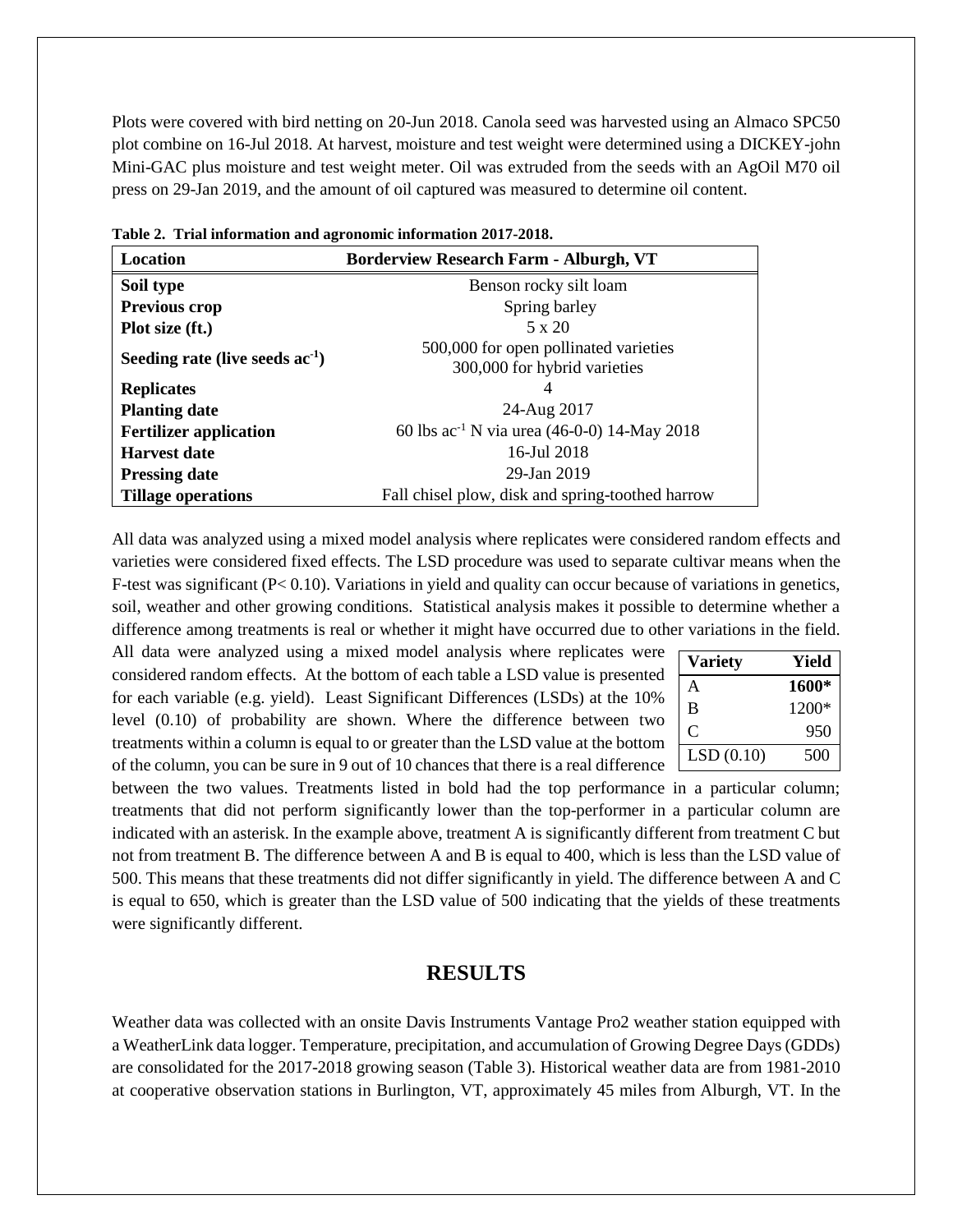fall of 2017, conditions were warmer and drier than normal. Temperatures in late fall and early winter dropped below normal with periods of temperatures remaining below 0° F. Conditions fluctuated through the spring with some months being cooler and wetter and others being warmer and drier than normal. Warm, dry conditions persisted through much of the summer months. Overall, precipitation across the entire canola growing season was 8.67" below normal. Warm conditions provided a total of 5650 growing degree days across the whole season, which is 752 more than normal.

| 2017    |         |            | 2018    |         |         |         |         |         |         |         |
|---------|---------|------------|---------|---------|---------|---------|---------|---------|---------|---------|
| Sep     | Oct     | <b>Nov</b> | Dec     | Jan     | Feb     | Mar     | Apr     | May     | Jun     | Jul     |
| 64.4    | 57.4    | 35.2       | 18.5    | 17.1    | 27.3    | 30.4    | 39.2    | 59.5    | 64.4    | 74.1    |
| 3.76    | 9.16    | $-2.96$    | $-7.41$ | $-1.73$ | 5.79    | $-0.66$ | $-5.58$ | 3.10    | $-1.38$ | 3.51    |
|         |         |            |         |         |         |         |         |         |         |         |
| 1.84    | 3.29    | 2.28       | 0.78    | 0.79    | 1.16    | 1.51    | 4.43    | 1.94    | 3.74    | 2.43    |
| $-1.80$ | $-0.31$ | $-0.84$    | $-1.59$ | $-1.26$ | $-0.60$ | $-0.70$ | 1.61    | $-1.51$ | 0.05    | $-1.72$ |
|         |         |            |         |         |         |         |         |         |         |         |
| 971     | 786     | 202        | 56      | 53      | 93      | 90      | 272     | 853     | 973     | 1301    |
| 113     | 284     | 17         | 56      | 53      | 93      | 90      | $-112$  | 97      | $-42$   | 103     |
|         |         |            |         |         |         |         |         |         |         |         |

#### **Table 3. Weather data and GDDs for winter canola in Alburgh, VT, 2017-2018.**

Based on weather data from a Davis Instruments Vantage Pro2 with WeatherLink data logger.

Historical averages are for 30 years of NOAA data (1981-2010) from Burlington, VT.

The favorable conditions in the fall allowed the canola to emerge and establish very well (Table 4). All varieties ranked high for emergence (1-10 scale) as the plots had formed adequate stands when assessed. Vigor (1-5 scale) was assessed visually at this time as well. The most vigorous variety was Mercedes which was statistically similar to six other varieties. The following spring, plots were assessed for winter survival which was determined through a visual assessment. The variety Quartz had the highest winter survival of 81.7%. This was statistically similar to three other varieties. The trial average for winter survival, despite good fall establishment, was 51.3%. Interestingly, the two varieties with the highest fall vigor, Mercedes and Phoenix CL, had the lowest winter survival of less than 30.0%. Conversely, Quartz, the variety with the highest winter survival, had the lowest fall vigor ranking. This inverse relationship suggests that winter canola that grows too vigorously in the fall may be more susceptible to winter damage resulting in low survival (Figure 1).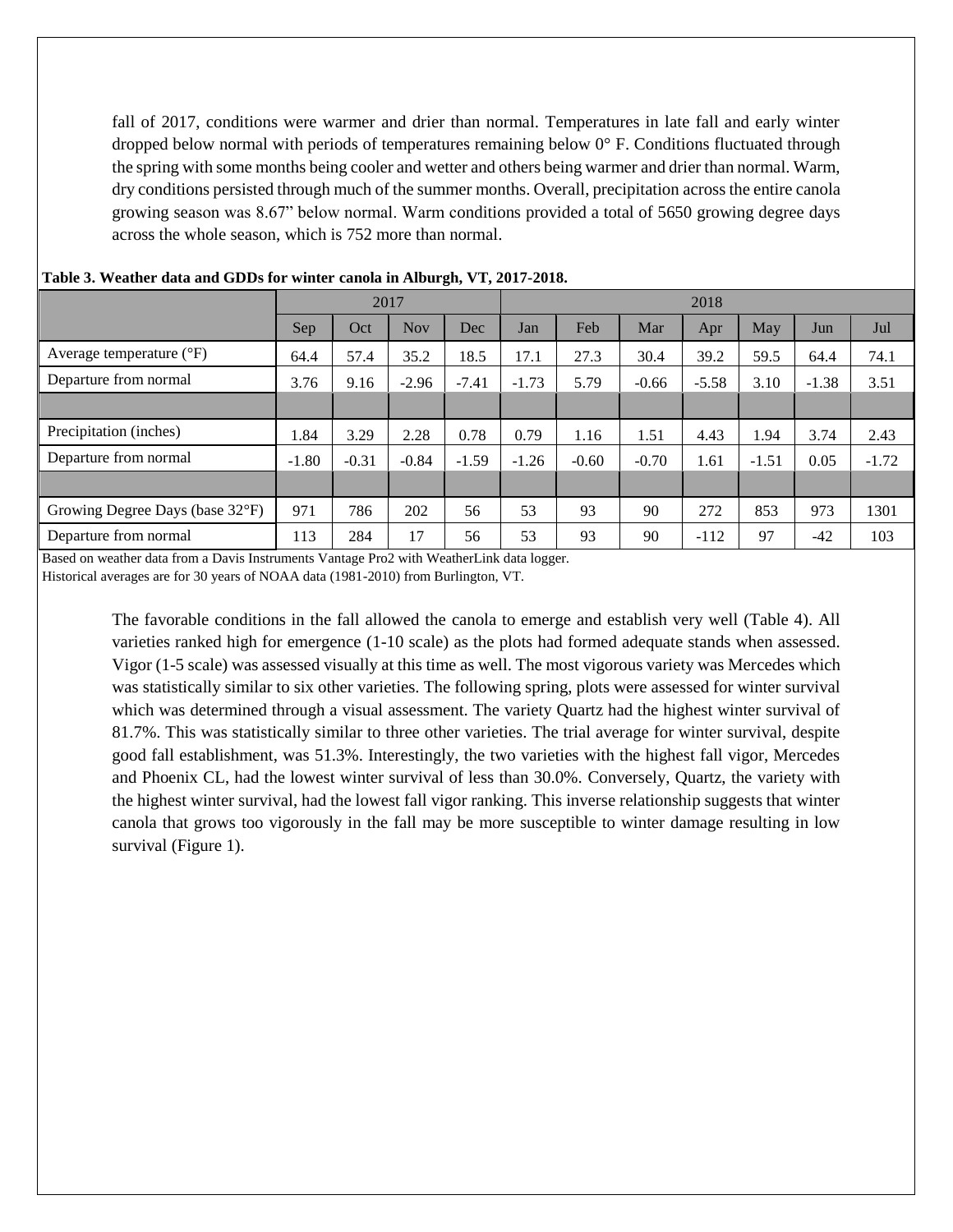

**Figure 1. Fall vigor vs winter survival for 15 winter canola varieties, 2017-2018.**

| <b>Variety</b>  | <b>Emergence</b> | Vigor   | Winter<br>survival | <b>Bloom</b> date |  |
|-----------------|------------------|---------|--------------------|-------------------|--|
|                 |                  |         |                    | Days after 1-     |  |
|                 | $1-10$           | $1-5$   | $\%$               | Jan, 2018         |  |
| Atora           | 10               | 4.00    | 53.3               | 132*              |  |
| DK Imiron CL    | 10               | 3.33    | $76.7*$            | 130*              |  |
| DK Imistar CL   | 10               | 3.33    | 68.3*              | 130*              |  |
| DK Sensei       | 10               | 3.33    | 51.7               | 130               |  |
| Edimax CL       | 10               | $4.67*$ | 38.3               | 134               |  |
| Harmour         | 10               | 3.67    | 53.3               | 130*              |  |
| Hidylle         | 10               | $4.67*$ | 38.3               | $130*$            |  |
| Inspiration     | 10               | $4.33*$ | 45.0               | $131*$            |  |
| <b>KSUR1211</b> | 10               | 4.00    | $60.0*$            | 130*              |  |
| Mercedes        | 10               | 5.00    | 28.3               | 135               |  |
| Phoenix CL      | 10               | $5.00*$ | 23.3               | 133               |  |
| Plurax CL       | 10               | 4.00    | 48.3               | $131*$            |  |
| Popular         | 10               | $4.33*$ | 51.7               | 132*              |  |
| Quartz          | 10               | 2.67    | 81.7               | 130*              |  |
| Riley           | 10               | $4.33*$ | 51.7               | 130*              |  |
| LSD $(p=0.10)$  | <b>NS</b>        | 0.765   | 21.8               | 2.44              |  |
| Trial mean      | 10               | 4.04    | 51.3               | 131               |  |

**Table 4. Pre-harvest characteristics for 15 winter canola varieties.**

\*Values followed by an asterisk performed statistically similarly to the top performer in **bold.** NS- Not significant.

Emergence rating- 1 indicates low emergence and 10 indicates high emergence.

Vigor rating- 1 indicates low vigor and 5 indicates very high vigor.

Canola varieties also differed significantly in harvest characteristics (Table 5). Seed moisture content at harvest varied drastically across varieties ranging from 19.3 to 56.9%. The variety DK Imiron CL had the lowest moisture content of 19.3% which was statistically similar to nine other varieties. The few varieties that had moistures above 35% likely required additional time prior to dry down to adequate moistures.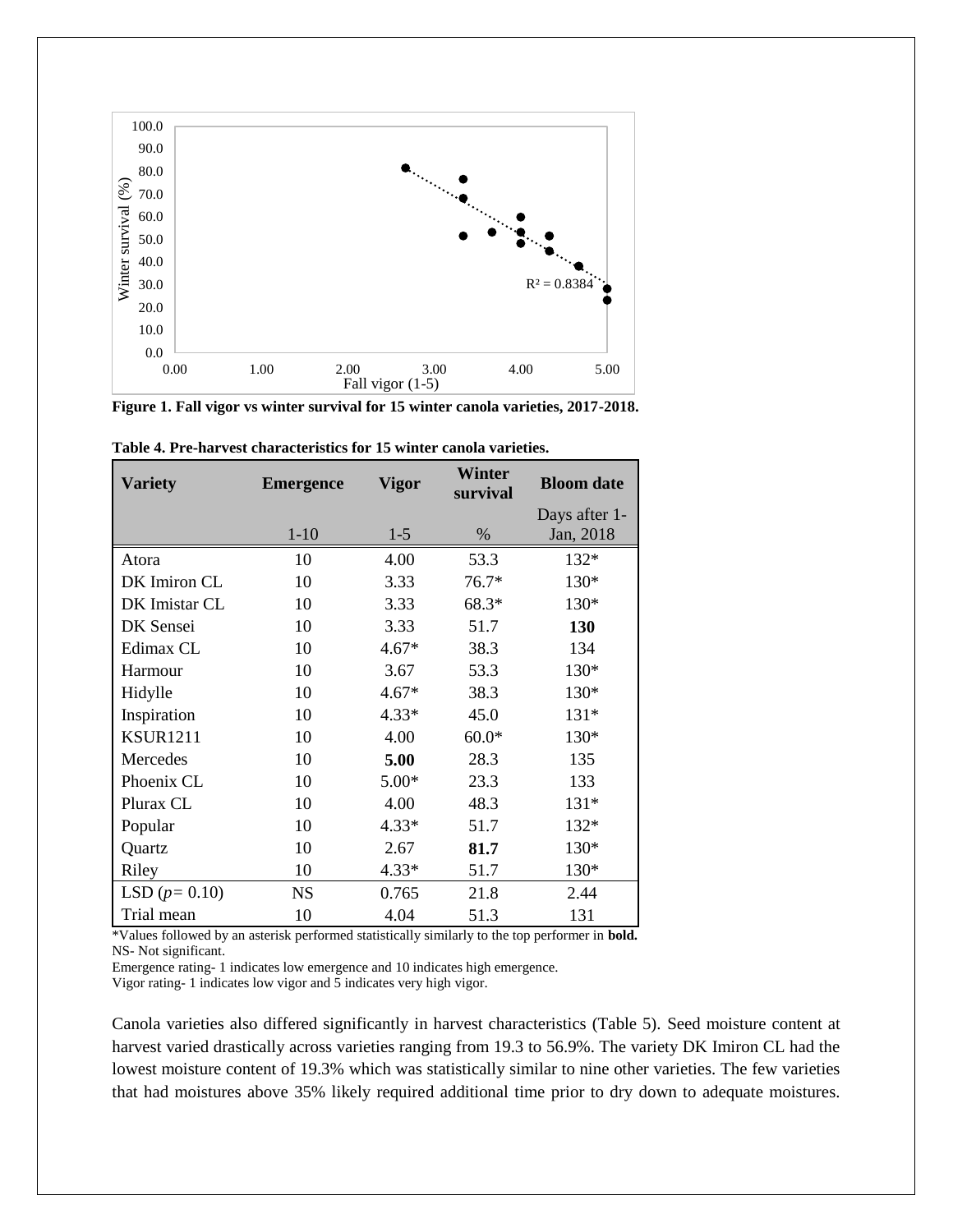However, despite these differences, all varieties still required drying prior to storage. Varieties differed significantly in terms of seed yield. Yields ranged from 556 to 1905 lbs ac<sup>-1</sup>. The top yielding variety was Quartz which performed similarly to four other varieties. In general, canola yields in this region range from 1000-2000 lbs ac-1 .The average yield over the trial was approximately 1200 lbs ac-1 which is similar to the yields in 2017, however, greater variation among varieties was observed in 2018. Varieties did not differ significantly in oil content which averaged 32.5%. Because the varieties differed in seed yields, oil yields were significantly higher in the same varieties. Varieties also differed in test weight. The variety producing seed with the highest test weight was Hidylle at 48.5 lbs bu<sup>-1</sup> which was statistically similar to seven other varieties. None of the varieties trialed produced seed at or above the industry standard test weight of 50 lbs bu<sup>-1</sup>. This was likely due to the dry conditions through the growing season, especially during seed fill.

#### **DISCUSSION**

These data indicate that winter canola, when it survives winters in the Northeast, can produce adequate yields but may have a lower potential compared to the common winter canola growing regions of the country. The top yielding variety this year, Quartz, has been one of the top yielding varieties in the Vermont variety trials for the last three years. Testing these varieties across a range of growing conditions will help identify varieties that consistently perform well in the Northeast. By participating in the National Winter Canola Variety Trial, we hope to provide data and encouragement for the development of hardier, high yielding winter canola varieties suitable for this region.

| <b>Variety</b>  | <b>Harvest</b><br>moisture | Seed yield at<br>8% moisture | <b>Test</b><br>weight  | Oil<br>content |                        | Oil yield at 7.5%<br>moisture |
|-----------------|----------------------------|------------------------------|------------------------|----------------|------------------------|-------------------------------|
|                 | %                          | $lbs$ ac <sup>-1</sup>       | $lbs$ bu <sup>-1</sup> | $\%$           | $\text{ lbs } ac^{-1}$ | $\rm gal~ac^{-1}$             |
| Atora           | 32.3                       | 1033                         | 45.6                   | 34.1           | 352                    | 46.1                          |
| DK Imiron CL    | 19.3                       | 1792*                        | 48.3*                  | 32.0           | 581*                   | $76.2*$                       |
| DK Imistar CL   | $19.7*$                    | 1634*                        | 48.2*                  | 31.4           | 524*                   | 68.7*                         |
| DK Sensei       | $24.2*$                    | 929                          | 45.2                   | 31.1           | 290                    | 38.0                          |
| Edimax CL       | 46.2                       | 778                          | 45.0                   | 31.4           | 307                    | 40.2                          |
| Harmour         | $22.6*$                    | 1140                         | $47.5*$                | 31.6           | 368                    | 48.2                          |
| Hidylle         | $20.5*$                    | 1095                         | 48.5                   | 32.6           | 361                    | 47.2                          |
| Inspiration     | $33.1*$                    | 1269                         | 44.5                   | 35.2           | 478*                   | $62.6*$                       |
| <b>KSUR1211</b> | $22.5*$                    | 1580*                        | $46.6*$                | 32.6           | 510*                   | 66.9*                         |
| Mercedes        | 56.9                       | 577                          | $46.5*$                | 33.2           | 192                    | 25.1                          |
| Phoenix CL      | 38.5                       | 556                          | 43.1                   | 32.2           | 178                    | 23.3                          |
| Plurax CL       | $29.5*$                    | 880                          | 45.1                   | 32.3           | 296                    | 38.7                          |
| Popular         | 36.6                       | 1111                         | 45.8                   | 32.4           | 371                    | 48.5                          |
| Quartz          | $22.1*$                    | 1905                         | $47.2*$                | 33.6           | 637                    | 83.5                          |
| Riley           | $23.7*$                    | 1581*                        | $46.6*$                | 32.6           | 524*                   | 68.7*                         |
| LSD $(p=0.10)$  | 14.4                       | 548                          | 2.32                   | <b>NS</b>      | 211                    | 27.6                          |
| Trial mean      | 29.8                       | 1191                         | 46.2                   | 32.5           | 398                    | 52.1                          |

**Table 5. Harvest characteristics for 15 winter canola varieties.**

\*Values followed by an asterisk performed statistically similarly to the top performer in **bold.** NS- Not significant.